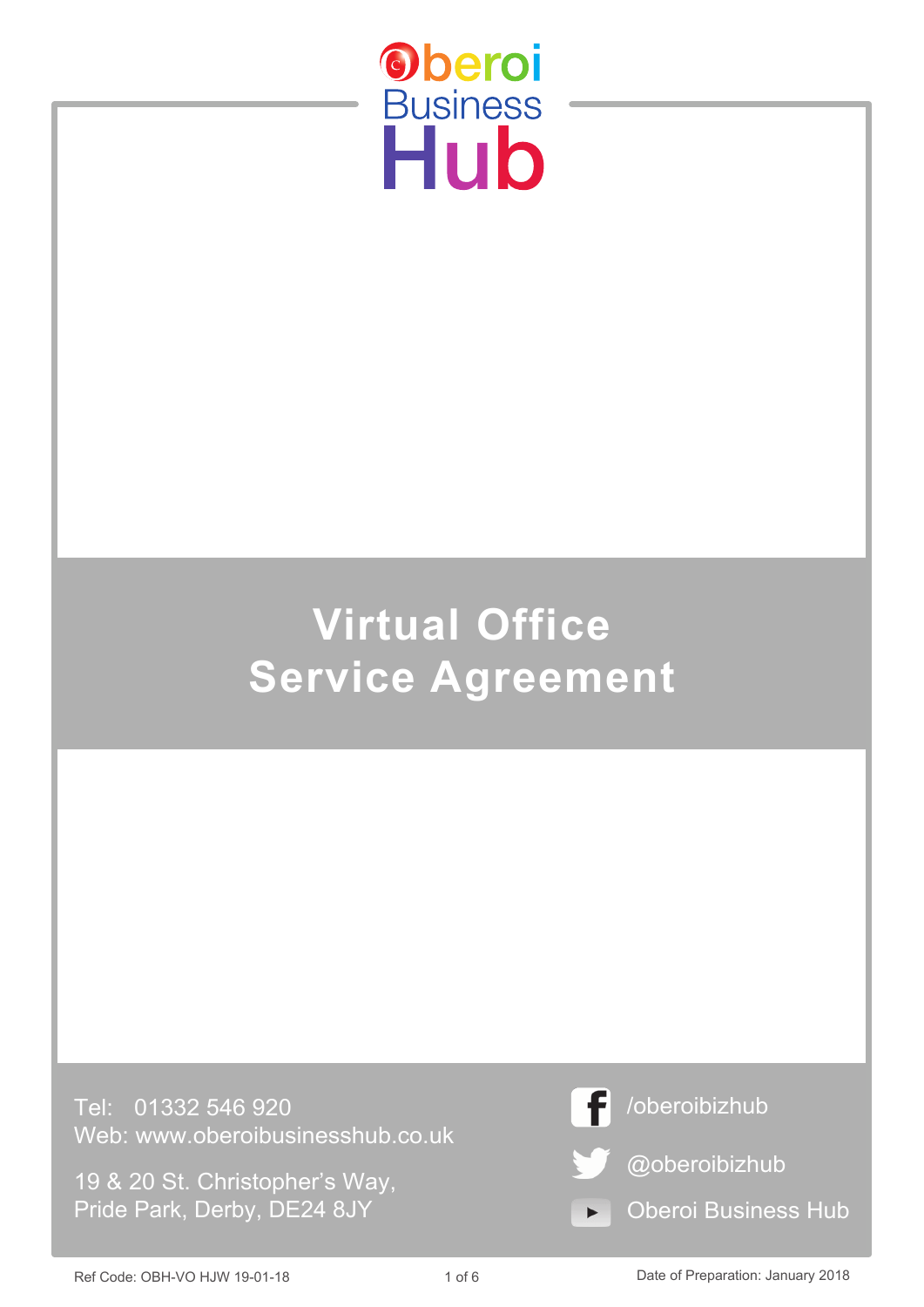

| <b>Contact Details</b>                                                                  |                                                                                                                                                                              |  |
|-----------------------------------------------------------------------------------------|------------------------------------------------------------------------------------------------------------------------------------------------------------------------------|--|
| Company Name:                                                                           |                                                                                                                                                                              |  |
| Company Address:                                                                        |                                                                                                                                                                              |  |
|                                                                                         |                                                                                                                                                                              |  |
| Company Postcode:                                                                       |                                                                                                                                                                              |  |
| Contact:                                                                                | Role:                                                                                                                                                                        |  |
| Telephone:                                                                              | Mobile:                                                                                                                                                                      |  |
| Email:                                                                                  | Start Date:                                                                                                                                                                  |  |
| <b>Virtual Office Requirements</b>                                                      |                                                                                                                                                                              |  |
| <b>Service Required:</b> (Please select one or more that apply)<br><b>Mail Handling</b> | £35 + vat per month (first 3 months payable in advance)                                                                                                                      |  |
| <b>Registered Address</b><br>£100 + VAT one-off payment                                 | Registered office address can be used to register your business at Companies House                                                                                           |  |
| Hub Membership - Pride Park, Derby                                                      | £60 + VAT per month (first 3 months payable in advance)                                                                                                                      |  |
|                                                                                         | Hub Membership includes a mailing address & unlimited access to our informal workspace,<br>on Pride Park in Derby, during normal office hours (9am to 5pm, Monday to Friday) |  |
| Mail Handling Instructions: (Please select one)                                         |                                                                                                                                                                              |  |
| <b>Mail Forwarding</b><br>Please see next page for preferences                          | <b>Mail Collection</b><br>During business hours 9am to 5pm Mon-Friday                                                                                                        |  |
| <b>INTERNAL USE ONLY</b> Seen, scanned and attached:                                    |                                                                                                                                                                              |  |
| <b>Photographic ID</b><br><b>Proof of Address 1</b>                                     | <b>Completed Direct Debit Form</b><br><b>Proof of Address 2</b>                                                                                                              |  |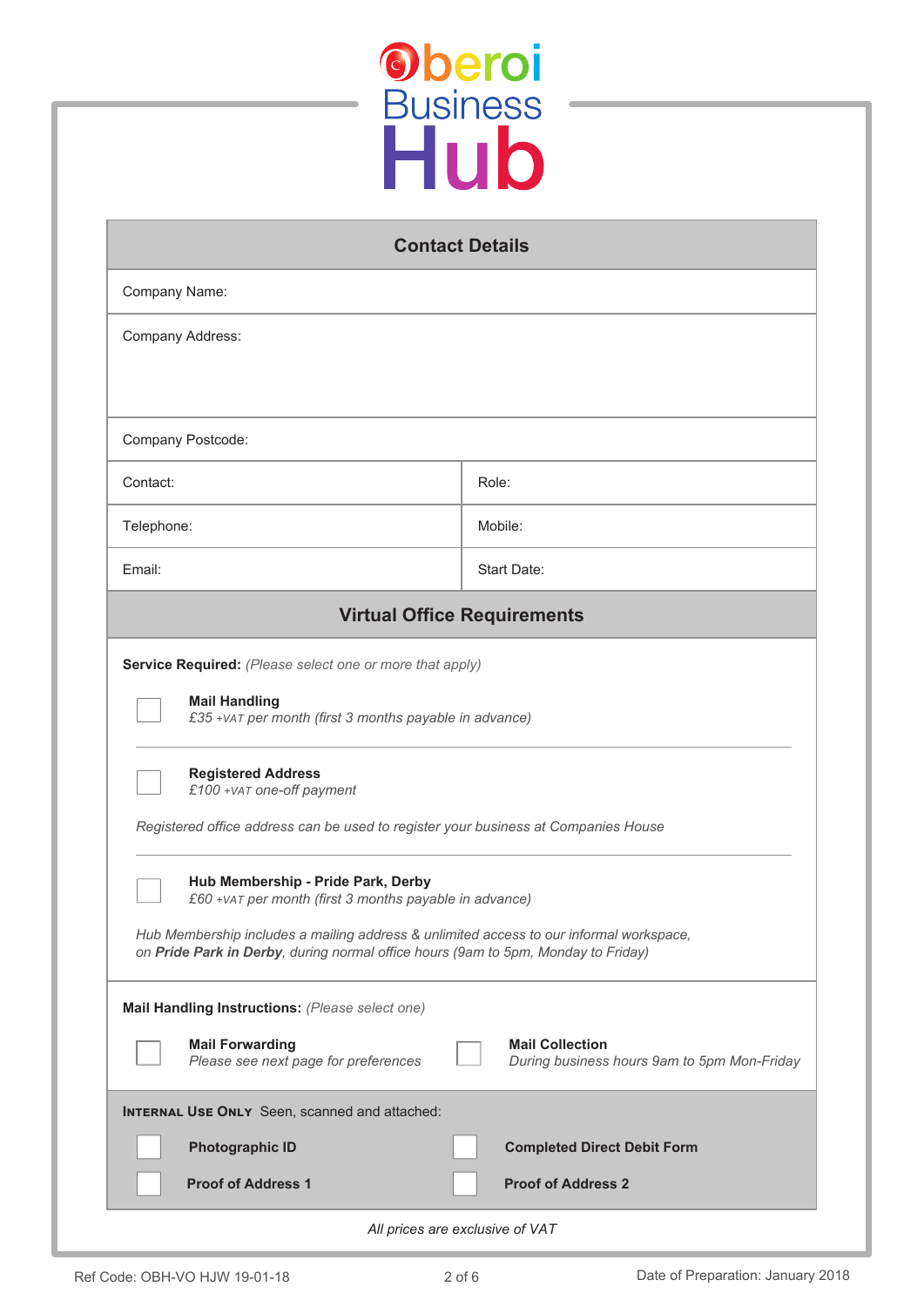| <b>Monthly</b><br>Specify details below<br><b>Second Class</b>     |
|--------------------------------------------------------------------|
|                                                                    |
|                                                                    |
|                                                                    |
|                                                                    |
|                                                                    |
|                                                                    |
| Second Class <sup>#</sup>                                          |
| 61 <sub>p</sub>                                                    |
| 83p                                                                |
| £1.30                                                              |
| £1.69                                                              |
| £2.30                                                              |
| £3.10                                                              |
| £3.15                                                              |
| £5.45                                                              |
| £5.45<br>£15.12                                                    |
|                                                                    |
|                                                                    |
| £31.40                                                             |
| £36.74<br><sup>‡</sup> Prices include packing charges and are +VAT |
| Includes compensation up to £20                                    |
|                                                                    |
|                                                                    |
| Phone call when mail arrives                                       |
|                                                                    |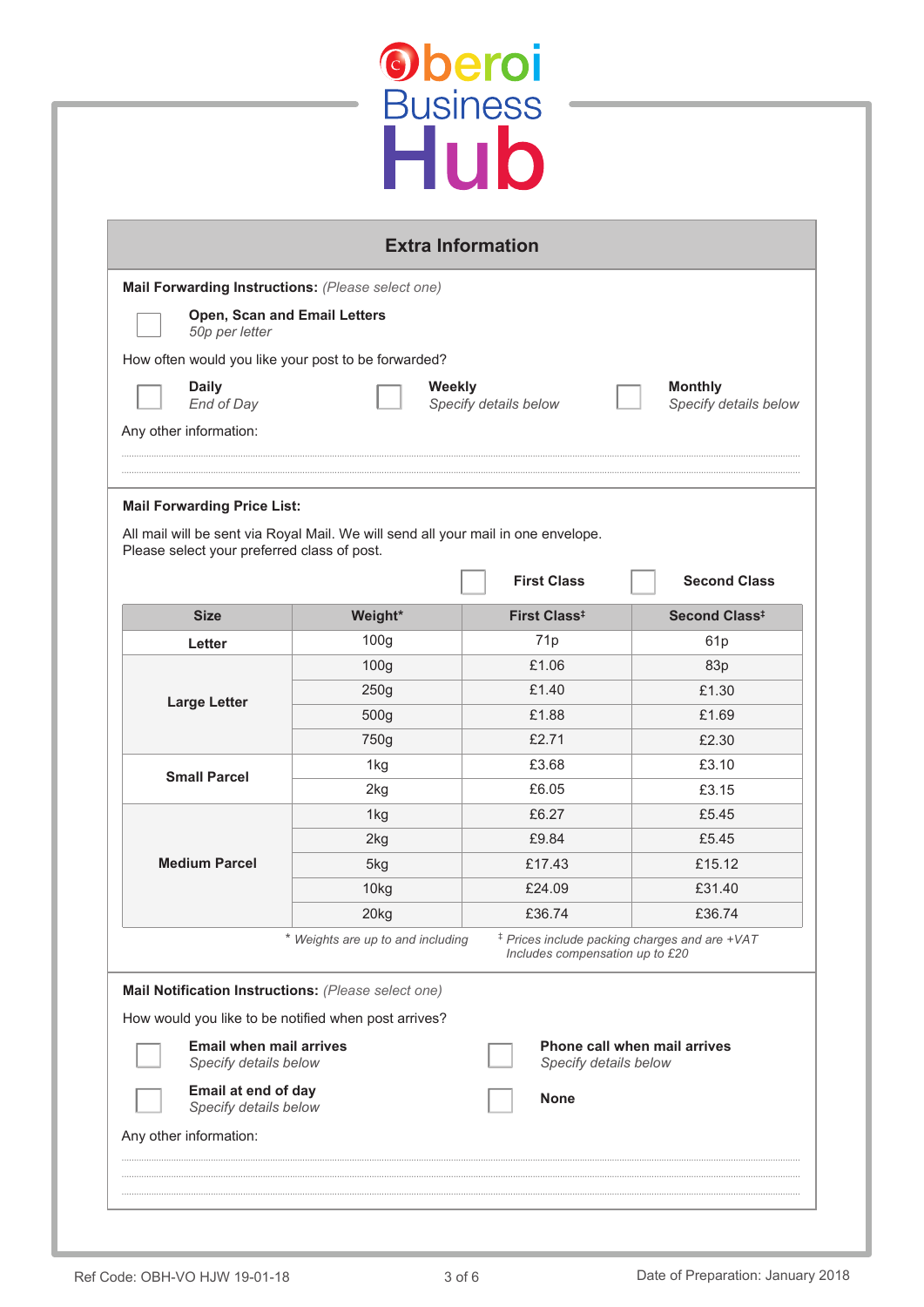

### **Oberoi Consulting's Terms and Conditions of Business**

Oberoi Business Hub is committed to the service it offers its Clients and has created terms and conditions governing the use of its Business Hub.

These terms have been formulated for the collective benefit of Oberoi Business Hub Clients. The terms are designed to ensure the enjoyment of the accommodation by all of Oberoi Business Hub Clients in the premises to govern the relationship between the Client and Oberoi Business Hub.

This agreement is between: Oberoi Consulting Ltd, T/A Oberoi Business Hub

19 St Christopher's Way, Pride Park, Derby DE24 8JY

Company Reg. Number: 4274135

And: Company Name: Registered Office Address: www.communications.communications.com Company Reg. Number: **company Reg.** Number:

**Compliance:** Client must do nothing illegal in connection with its use of the Oberoi Business Hub. The Client must not do anything that may interfere with the use of the premises by Oberoi Business Hub or by others, cause any nuisance or annoyance, increase the insurance premiums Oberoi Business Hub has to pay, or cause loss or damage to Oberoi Business Hub or to the owner.

#### **Payment terms:**

- a) **Prior to the use of service:** Once the application has been approved, an initial invoice will be raised which is payable on receipt prior to the use of service. Further invoices will need to be paid by direct debit.
- b) **Late payment:** If the Client does not pay fees when due, a fee will be charged on all overdue balances at the rate of 3% interest. If the Client disputes any part of an invoice the Client must pay the amount not in dispute by the due date or be subject to late fees.

Oberoi Business Hub also reserves the right to withhold services (including for the avoidance of doubt, denying the Client access to its accommodation) while there are any outstanding fees and/or interest on which the Client is in breach of this agreement.

c) **Insufficient Funds:** The Client will pay a fee for any returned cheque or any other declined payments due to insufficient funds.

**Registration:** You warrant that any information you provide to us about yourself upon registration or at any time will be true, accurate, current and complete and that you will ensure that this information is kept accurate and up to date at all times.

As part of our set up process we need updated versions of the following documents which we must hold in accordance with The Money Laundering Regulations 2007.

#### **One (1) form of certified id, from the following list, is required:**

- Passport
- Driving Licence ( with photo card )
- National Identity Card
- HM Forces Identity Card

Oberoi Business Hub reserves the right to amend these terms and conditions at any time.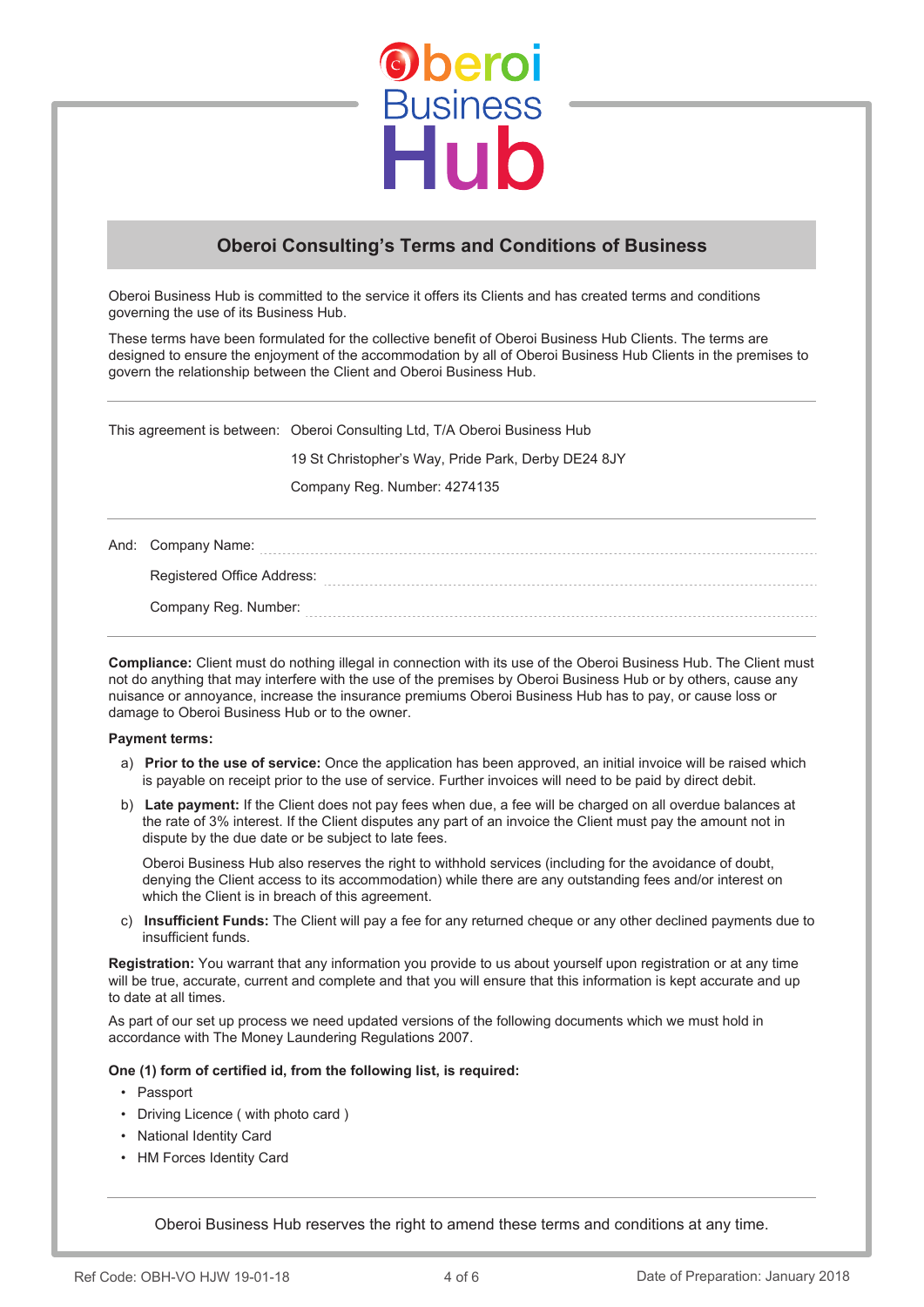

## **Oberoi Consulting's Terms and Conditions of Business**

#### **Two (2) forms of certified proof of home address are required**

The proof of home address needs to be dated within the last 3 months and from the following list;

- Gas, electricity, telephone (landline not mobile), water bill
- Council Tax bill
- Mortgage statement
- Bank/Building Society statement
- TV licence
- Valid insurance certificate
- Pay slip
- P45 or P60
- Financial statement (e.g. endowment, pension)
- Current benefit book or letter from the Benefits Agency
- HMRC coding notice
- Proof of accommodation

#### **Bodies Corporate, please provide;**

- Confirmation of legal entity and Certificate of Incorporation (if applicable)
- A full description of the nature of your business
- Certified Proof of Principle Place of Business which must include the company name

These documents need to be certified at our premises.

#### **Warranty:**

- a) You warrant that you will not use the Oberoi Business Hub Office Services for any unlawful, fraudulent or immoral or similar purposes or in connection with any business that is in breach of any applicable legislation (primary and subordinate), rules, regulations or orders of applicable authorities or in competition with the Services offered by us.
- b) You will not during or after the term of this Agreement carry out any act or make any omission (whether in respect of use of the Address and/or any Number allocated to you under this Agreement or otherwise) that may damage the goodwill or reputation of the Address and/or the Number and/or our business or may bring the Address and/or the Number and/or our business into disrepute.

**Termination:** We may immediately terminate this Agreement at any time by notice in writing to you if:

- a) We suspect that you are or may in the future use Oberoi Business Hub Office Services in breach of the warranties set out in Clause above.
- b) You are in material breach of any of your obligations under this Agreement which you have failed to remedy (if remediable) within 21 days of written notice requiring you to do so; or
- c) You are or become unable to pay your debts as they fall due or suspend or threaten to suspend payment of your debts, if a trustee, administrator or other receiver or encumbrance is appointed or takes any steps with a view to taking possession of all or any part of your assets, you are or become insolvent or convene or propose to convene a meeting of your creditors or any steps are taken concerning your insolvency or any similar steps are taken in respect of your bankruptcy or insolvency.
- d) Termination shall be without prejudice to the accrued rights of the parties as at the date of termination.

Oberoi Business Hub reserves the right to amend these terms and conditions at any time.